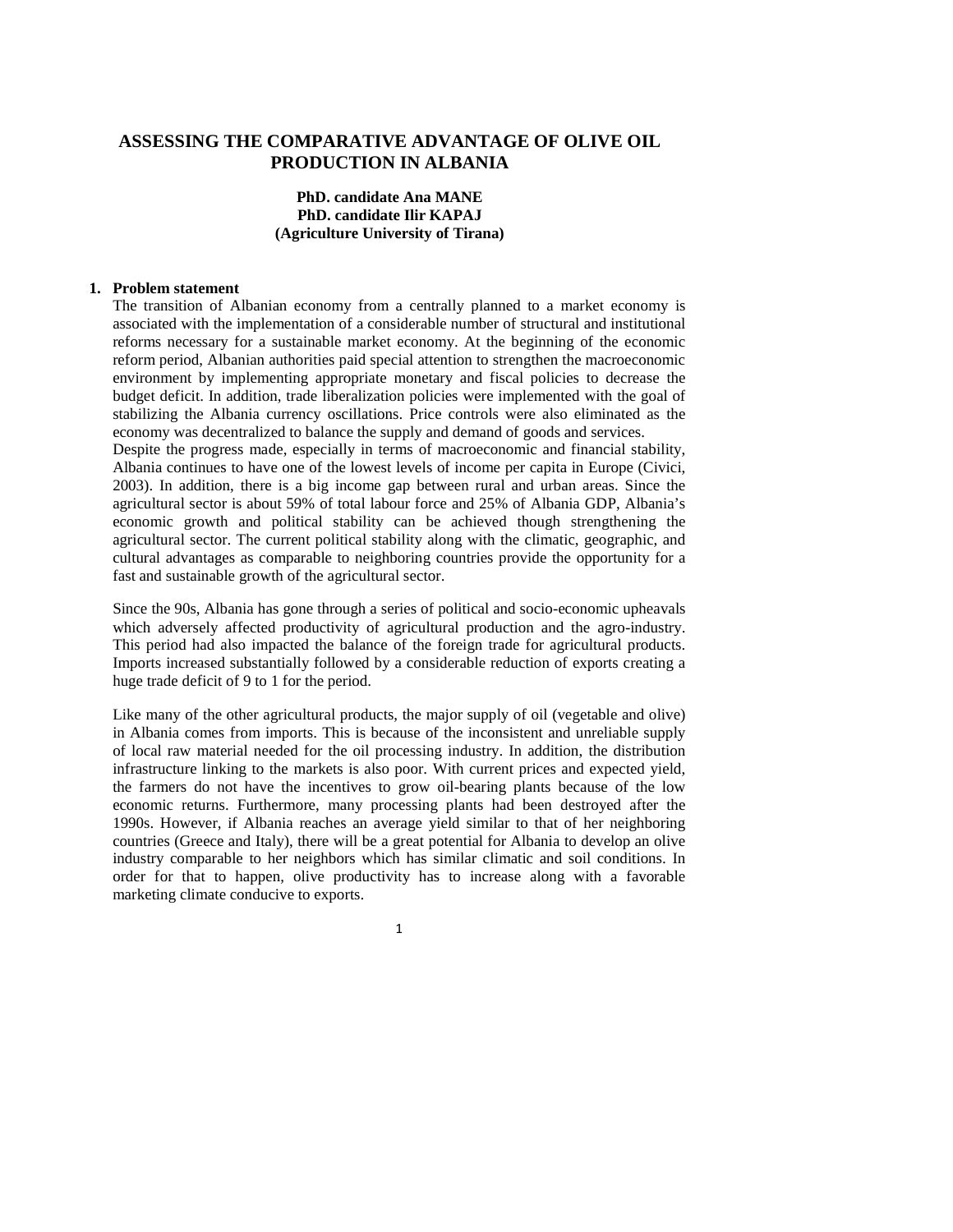# **2. Objectives**

This study aims at:

- $\checkmark$  evaluate the economic returns of producing olive.
- $\checkmark$  identify the comparative advantages of olive oil production in Albania under price and productivity changes.

The main objective of this study is to evaluate the comparative advantage of the olive oil production in Albania. For the fulfilment of the research objectives, the Private Cost Ratio (PCR) and Domestic Resource Costs (DRC) ratio for olive oil production was estimated within the framework of the Policy Analysis Matrix (PAM).

# **3. Procedures**

Data was collected from 126 processing plants using a face-to-face survey (Agolli, 2002). The central and south-western parts of the country are selected for the study area as most olives and plants are located there. Primary and secondary data were used for achieving the objectives of the study. The primary data comes from questionnaires from interviewing the 126 olive oil processing plants.

PAM is the conceptual approach used to analyze the data. PAM is a stylized general equilibrium and policy-oriented simulation model (Khachatryan, 2002). The model used here is of a static nature. The greatest advantage of PAM is that it allows the disaggregation of any production activities and thus their costs. The cost components are straightforward and can be at a very detailed level depending on the data. In as sense, PAM modeled at the plant level is quite close to a partial equilibrium analysis. In the PAM framework the indicators for policy scenarios and economic efficiency are estimated and introduced exogenously in the model resulting in relatively reliable outcomes. The PAM also allows testing of a wide range of policy options for the estimation.

In this study only two of the indicators in the PAM structural model are evaluated - Private Cost Ratio (PCR) and Domestic Resource Cost (DRC). The estimation of these two indicators will help us to see if the olive oil production in Albania is profitable and also whether the she has a comparative advantage with neighboring countries.

Because productivity and prices change, sensitivity analysis was carried out. Sensitivity analysis is a good tool for revealing the changes in the comparative advantage, when specific parameter changes. It can be used to assess the effects of possible changes or errors in the evaluation of technical coefficients of the production plant budgets, or errors and fluctuations in the market prices. The sensitivity analysis parameters for this study are yield and production and world reference prices of olives. The DRC ratio was calculated changing the values of the basic model parameters (prices and production) of plus and minus 20% to assess the impact of possible changes due to fluctuation of those parameters.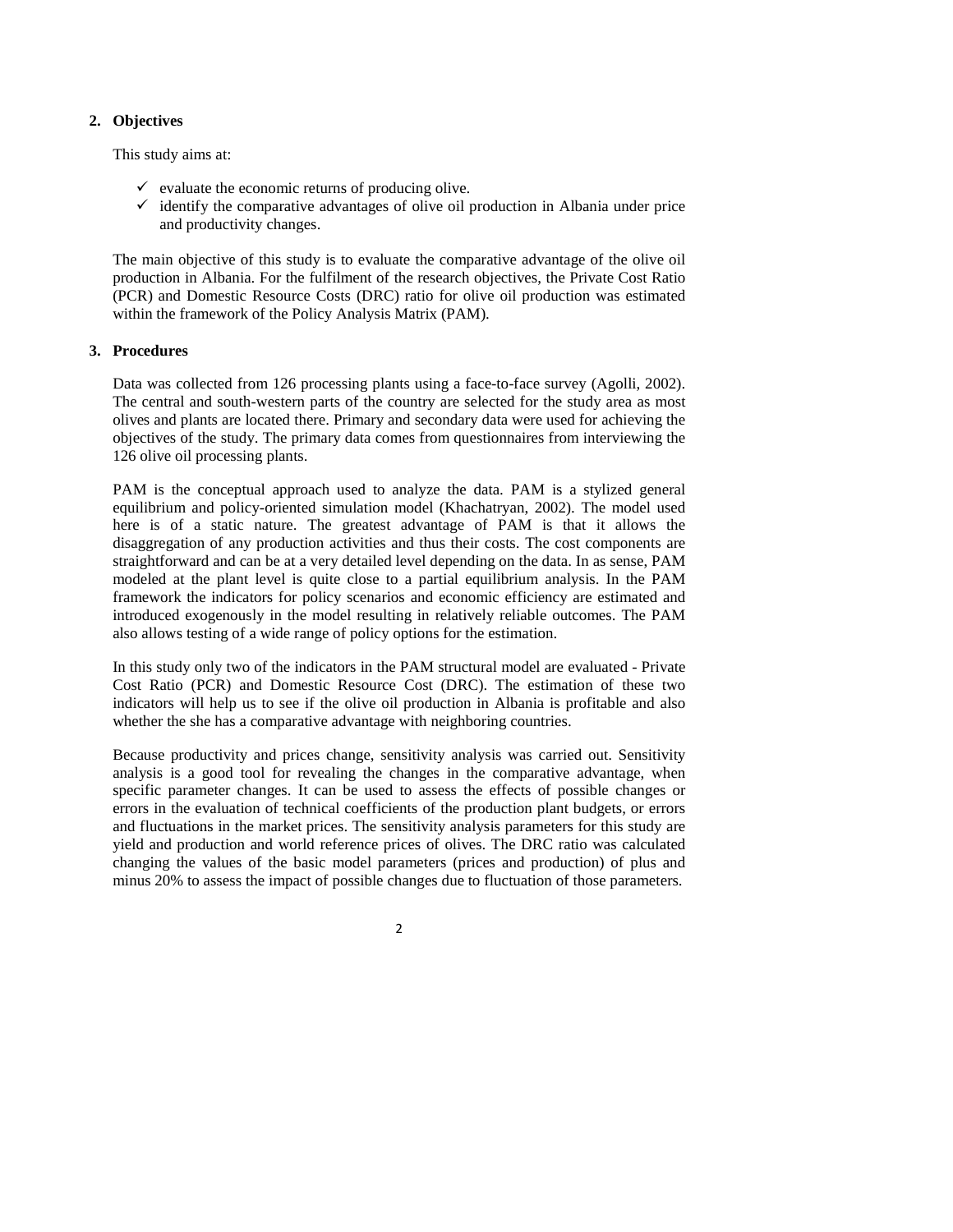# **4. Results**

Albania is one of the few countries in Europe, and the only country in the Central-East Europe, that has favorable climatic and geographical conditions for olive cultivation. The olive cultivation history in Albania is as old as in the other Mediterranean countries. In the process of transitioning the Albanian agriculture sector, the olive and olive oil production will be one of the major emphases in the agro-food industry. Some of the main reasons that will sustain the potential contribution of the olive sector in the development of the country's economy are:

- Albania is one of the few countries in Europe where olive can be widely cultivated due to its favorable climatic and soil conditions.

- Albania farmers are familiar with the cultivation of olives, and ancestors have passed on good successful practices to the current generation.

- The olive culture is a huge national treasure.

- The demand for olive oil and table olives in the domestic market is very high. Furthermore, with technological improvement in the olive processing industry, this product could be traded in the international market.

- Olive farming is seasonal: in January and the winter months of the year. During this period other agricultural activities requires little labor. This situation makes it advantageous to produce other products during the olive off-season generating more income.

From the PAM analysis we have the following results:

### *Private Cost Ratio*

The private cost ratio (PCR) estimates the ratio of domestic factor cost (C) to the value added which is revenues minus tradable input costs (A-B). This ratio depicts the ability of the production system to cover the cost of the domestic factors and continue to be profitable. This ratio is important for investors because they can optimize their profits by minimising the costs of tradable inputs and factors.

 $PCR = [Cost of Non-Tradable Inputs / (Revenues - Cost of Tradable Inputs)]<sup>1</sup>$ 

From the calculation of the collected data, the following results were obtained:

 $PCR = 2,292,596 ALL / (8,575,000 - 5,314,416) ALL$ 

 $PCR = 0.703$ 

.

3

<sup>&</sup>lt;sup>1</sup> Evaluated with market prices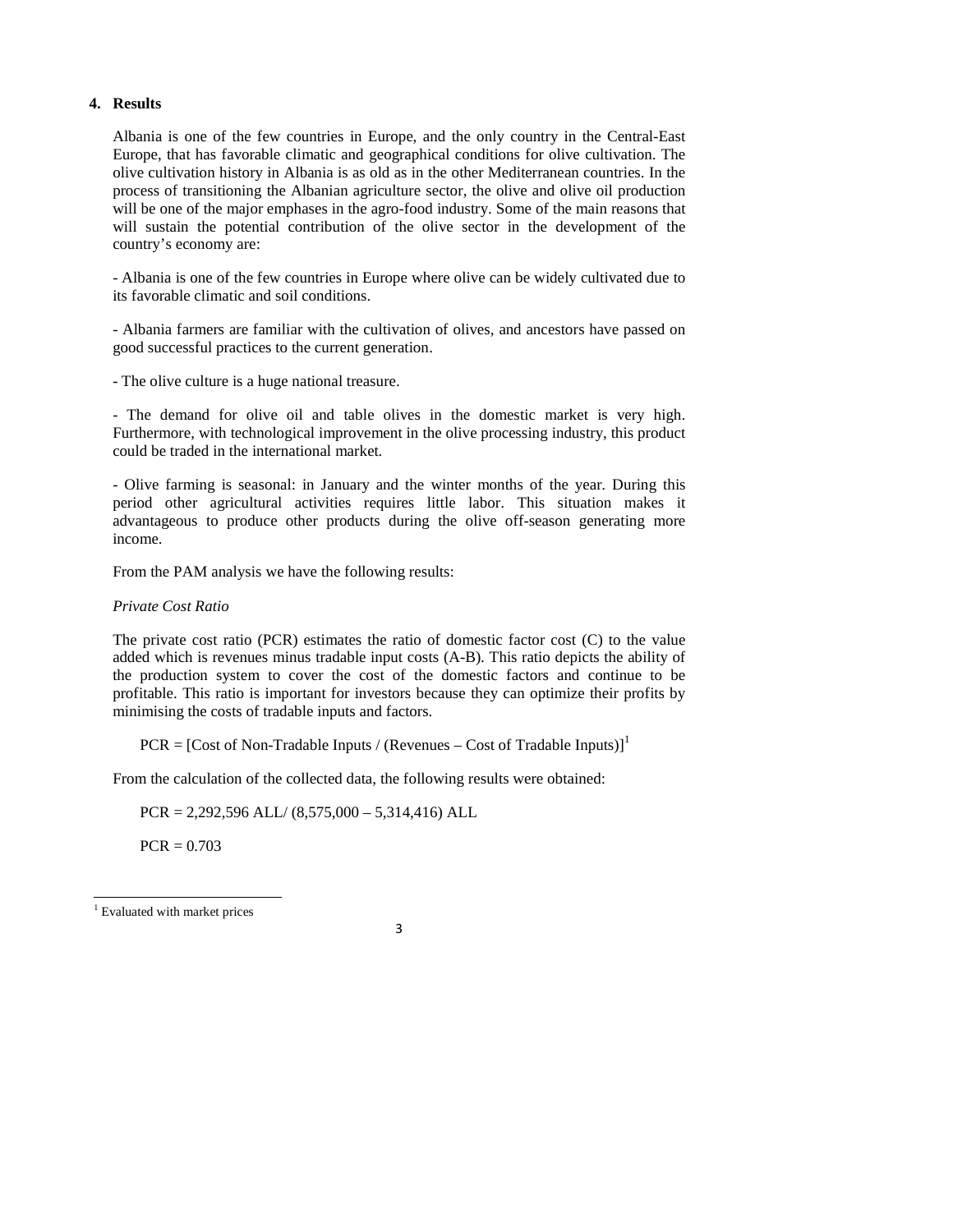The result indicates that olive oil production in Albania is profitable because the ratio is between the intervals {0-1}.

# *Domestic Resource Cost*

To estimate the comparative advantage of a commodity, in this case the production of the olive oil, this study estimates the DRC using PAM as described by Monke and Pearson (1989). DRC is the ratio of the opportunity cost of domestic factors of production per unit of value added in world prices.

The DRC ratio is calculated using the formula:

DRC =  $[Cost of Non-Tradable Inputs / (Revenues - Cost of Tradable Inputs)]^2$ 

From the calculations using the survey data, the DRC ratios are:

 $DRC = 3,897,996 ALL / (4,645,526 - 2,890,997) ALL = 2.2$ 

The DRC ratio equals to 2.2 which shows that Albania currently has no comparative advantage in the olive oil production. The estimated DRC ratio indicates that the value of domestic resources used in the production of olive oil is more than the value of foreign currency earned.

# *Sensitivity analysis*

The sensitivity analysis has been carried out to illustrate how the PCR and DRC ratios for olive oil production react to various parameter changes. This analysis is carried out to evaluate the effects of changes in parameters such as how the olive production and olive oil prices can alter the degree of the PCR and DRC ratios. Based on the results above and assuming that is the real situation of these parameters in Albania, we change the parameters by + or **-**20%.

In the Table 1, it can be seen what the changes in the PCR and DRC ratios are when the production quantity parameters were changed by 20%, in both directions. As it can be seen from the results we have an improvement in the first scenario (+20%), where the PCR ratio is still in the interval {0-1} so the product is still profitable if production increased by 20%. However, the DRC ratio has decreased considerably, from 2.2 in 1.45, but still not at the range of {0-1} where it has a comparative advantage. When changing the production by - 20%,. Albania olive production is not profitable to farmers and of course do not have a comparative advantage.

4

.

<sup>&</sup>lt;sup>2</sup> Evaluated with social prices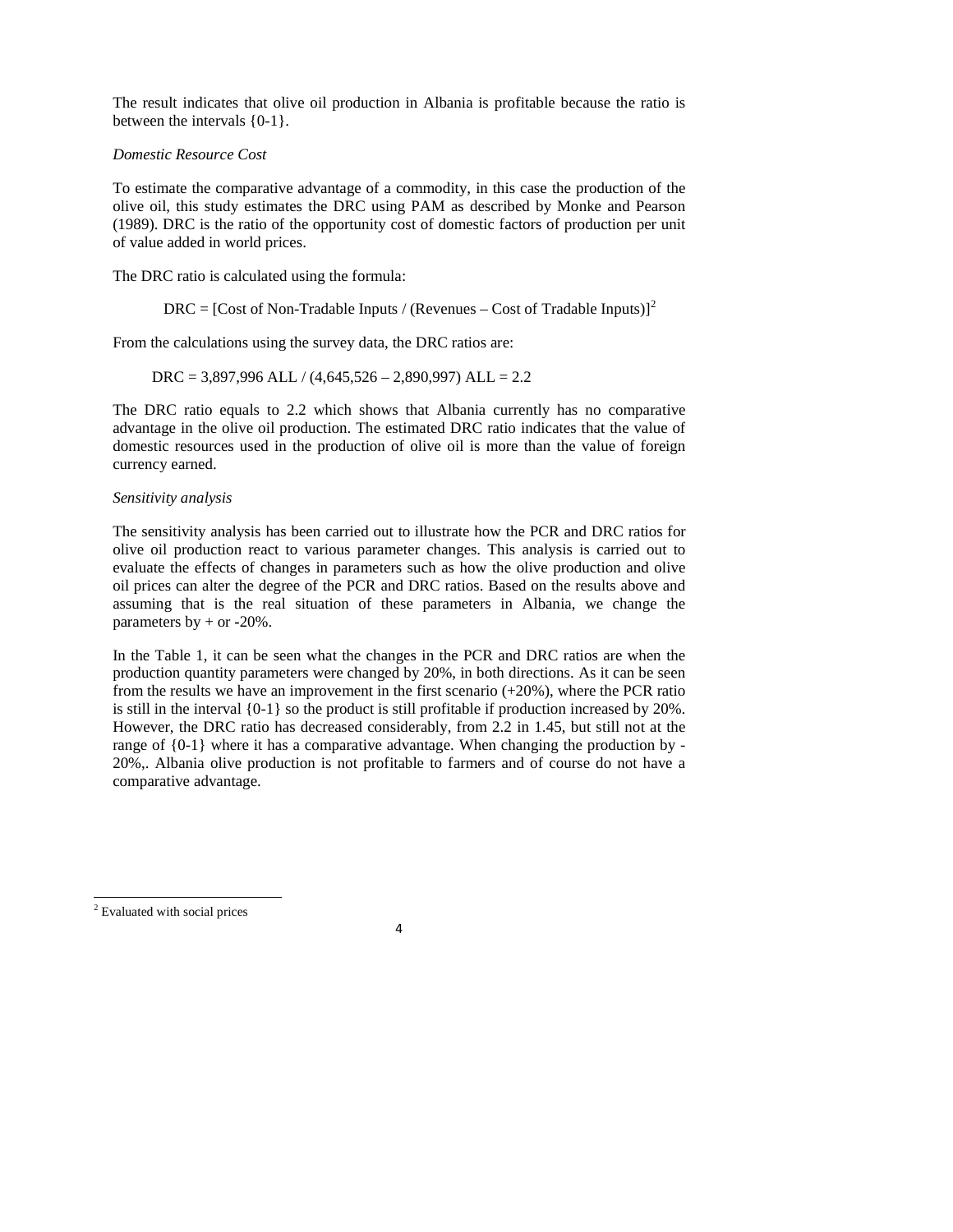|            |                    | <b>PCR</b> |                      | DRC     |               |
|------------|--------------------|------------|----------------------|---------|---------------|
| Parametres | Changes in<br>$\%$ | Changes    | <b>Base Scenario</b> | Changes | Base Scenario |
| Olive oil  | $+20%$             | 0.46       | 0.703                | 1.45    | 2.22          |
| production | $-20%$             | 1.48       | 0.703                | 4.7     | 2.22          |

Table 1: Sensitive analysis by changing the olive oil production quantity.

Source: Adapted from Nguen, 2004, computed data.

The results of a second scenario of simultaneously changing the olive oil price (+20%) and the olive price (-20%) can be seen in Table 2. A result where the DRC ratio is 1.0 suggests that when olive prices increased by 20% Albania olive industry has a comparative advantage with other countries. Table 2: Sensitive analysis by changing the olive oil and olive prices simultaneously

| Changes                                           | Changes | <b>Base Scenario</b> | Changes | <b>Base Scenario</b> |
|---------------------------------------------------|---------|----------------------|---------|----------------------|
|                                                   | in PCR  | PCR                  | in DRC  | DRC                  |
| Olive oil price $(+20\%)$<br>Olive price $(-20%)$ | 0.39    | 0.703                | $1.0\,$ | 2.22                 |

Source: Adapted from Nguen, 2004, computed data.

#### **5. Conclusions**

Currently Albania is importing majority of the food fats needed for the domestic market, even though it has considerable potentials to be self-sufficient. In year 2006-2007 the acreage planted with olives is 42 thousand hectares, with a total number of olive trees of 3.6 million. Because of the suboptimal care and management towards the olive tree, its production has a very slow growth rates and with a very high yield fluctuations when compared to her neighboring countries. The insufficient olive supply affects the olive oil processing industry resulting in small output and low quality of olive oil.

According to the data taken from the 126 olive oil processing plants, the results using PAM analysis indicates that olive oil production is profitable. The Private Cost Ratio was estimated measured and the ratio was 0.703, meaning that the production is profitable for the private enterprises.

The results of DRC analysis indicate that Albania does not have a comparative advantage in olive oil producing industry in the production year 2005-2006. The calculations resulted in a  $DRC = 2.2$ . This means that it is not socially desirable to produce and expand olive oil production in Albania, as the use of domestic factors is not efficient in economic terms.

5

**Deleted: Deleted:** ¶